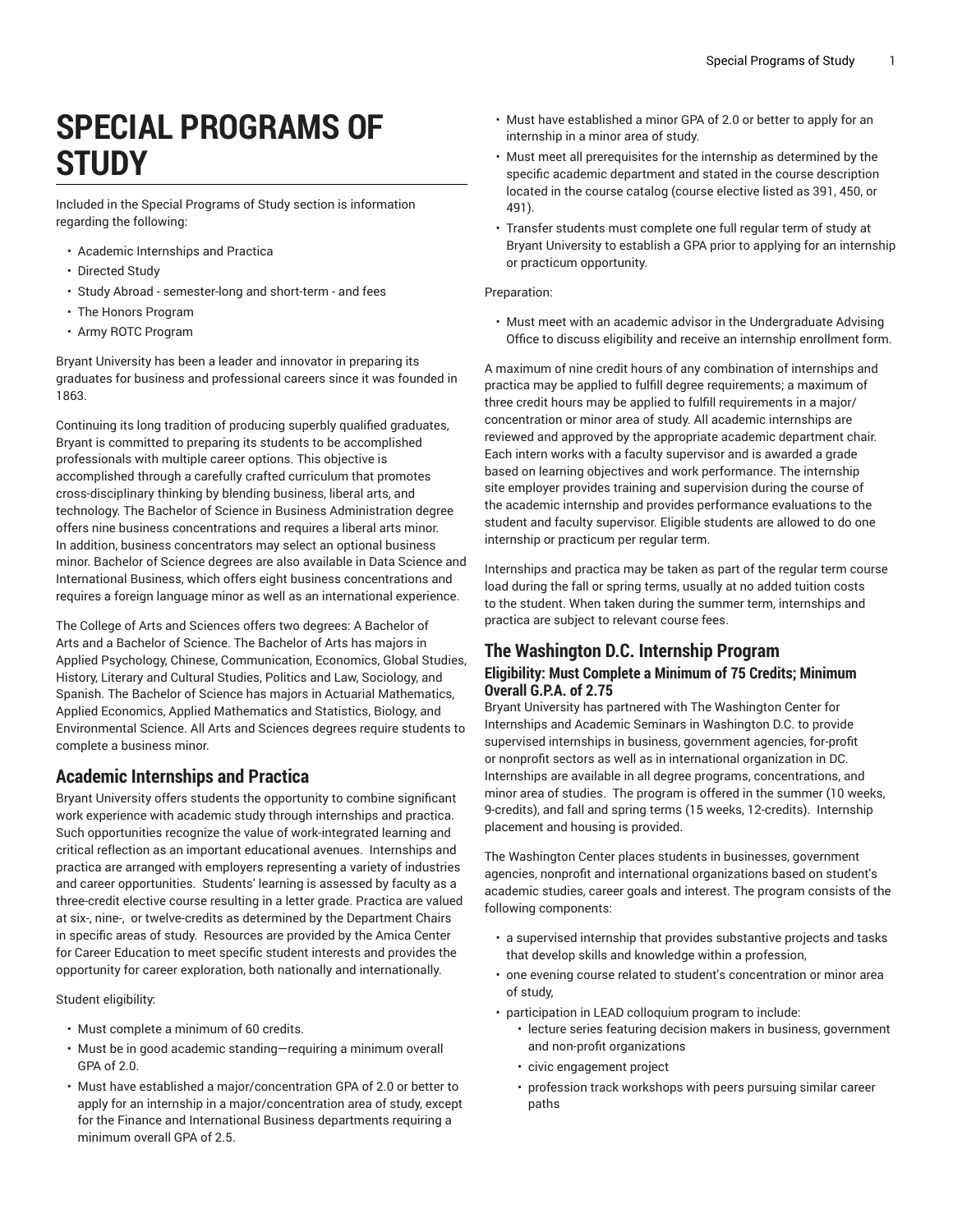## **Information Systems/Data Science Practicum**

The Information Systems and Analytics academic department offers a six month, full-time paid internship program earning 9 credits (summerfall or spring-summer time period). Second term sophomores and juniors may apply after meeting with the ISA Department Chair and discussing eligibility with an academic advisor in the Undergraduate Advising Office. Minimum requirements are the completion of 45 credits and a minimum overall GPA of 3.0.

## **Directed Study Programs**

- 1. A directed study course is an independent, in-depth study or research project pursued by a student. It involves working individually under the direction of a supervising faculty member with the approval of the appropriate department chair and college dean.
- 2. The topic to be studied must be submitted by the student to the supervising faculty member for approval prior to or at the start of the term.
- 3. The topic to be studied should explore a subject beyond its treatment in an advanced level course in the University curriculum.
- 4. The student's ability to define a problem and investigate it thoroughly (through intensive study that leads to the preparation of a wellresearched paper) will be central to his/her success in any directed study course.
- 5. Students are limited to one directed study per term and a maximum of two directed studies during their Bryant career.
- 6. Directed studies cannot be used as substitutes for Bryant courses in the catalog.

## **Study Abroad**

At Bryant students learn to compete in a global economy. And there is no better way to learn about the world than to study abroad.

Bryant's study abroad opportunities include a two-week experience, academic term programs (regular, winter, or summer) and travel components with selected academic courses. Students have the chance to become proficient in another language, begin to cultivate a global perspective, and take courses unique to a location and/or culture, while enjoying experiences in a different culture.

Bryant offers sponsored study abroad programs in most regions of the world, through partner relationships with the following organizations:

*Arcadia University: The College of Global Studies* sponsors university affiliated programs in a variety of locations around the world. Approved Arcadia programs are in Australia, England, Ireland, Italy, New Zealand, Scotland, South Africa, Spain, and Wales. Arcadia University also offers internship programs in a variety of cities around the world.

*The Alliance for Global Education* offers study in India and in China. The Alliance is a non-profit partner of Arcadia University.

*CIEE (Council on International Education Exchange)* sponsors more than 109 university affiliated programs throughout the world. Approved programs with CIEE include the following: Argentina, Botswana, Brazil, China, Chile, Costa Rica, Czech Republic, Dominican Republic, France, Ghana, Japan, Jordan, Korea, Morocco, Netherlands, Portugal, S. Korea, and Spain. CIEE also offers internship programs in a variety of cities around the world.

*API (Academic Programs International)* sponsors university-affiliated programs in a variety of locations around the world. Approved API programs are in Argentina, Bhutan, Chile, China, Croatia, Cuba, Costa Rica, England, France, Hungary, Iceland, Ireland, Italy, Poland, Portugal,

Scotland, Spain, and UAE. API also offers internship programs in a variety of cities around the world.

*IES (Institute for the International Education of Students)* sponsors university-affiliated programs in a variety of locations around the world. Approved IES programs are in Argentina, Austria, Chile, China, Ecuador, European Union, France, Germany, Italy, Japan, Morocco, and the Netherlands.

*ISA (International Studies Abroad)* sponsors several university affiliated programs in a variety of locations around the world. ISA approved programs are in Argentina, Brazil, Chile, Costa Rica, Dominican Republic, Peru and Spain.

*IAU College (The Institute for American Universities)* provides students with academic programs in Southern France for a semester or summer. IAU is one of the few study abroad programs in France to offer coursework in English. In addition, they offer internships to students with an advanced level of French.

*The Education Abroad Network* (TEAN) sponsors several university affiliated programs in a variety of locations around the world. TEAN approved programs are in Australia, New Zealand, Fiji, Japan, China, South Korea, Singapore, Vietnam and Thailand. TEAN also offers internship programs in a variety of cities around the world.

*Customized International Business Program* Bryant's International Business (IB) program provides customized study abroad opportunities for their students. Currently, they offer programs in Spain, Chile, France, China, and Italy. These customized programs are designed to strengthen the students' understanding of international business and their language skills. Each of the customized programs offers students a study abroad experience and an international internship in their second language.

# **Direct Exchange Opportunities**

Each year Bryant is adding more direct exchange opportunities to its available options. What this means is that you will enroll at a partner university where you have the possibility to take both business and A&S courses that fulfill degree requirements. The direct exchanges are a more immersive experience that enables you to meet more students from around the world.

In addition, the direct exchange billing works differently, so you will only pay Bryant tuition (financial aid still applies). The housing and meal options are paid directly to the partner program, so there may be a possibility to find a program that is more affordable for you. Visit the Study Abroad Office to learn more about the options available.

# **Student Fees for Study Abroad Programs 2021-2022**

Study Abroad participants are charged the same rates that a traditional Bryant University student would be assessed if they were studying on campus unless the total charge at the host institution abroad exceeds the comparable charges at Bryant University. Students are billed by Bryant University directly and are expected to make the payment to Bryant on the traditional billing due dates (August for the fall term and January for the spring term).

Certain Study Abroad Programs will require application fees.

• On Bryant approved programs, Bryant pays the application fee.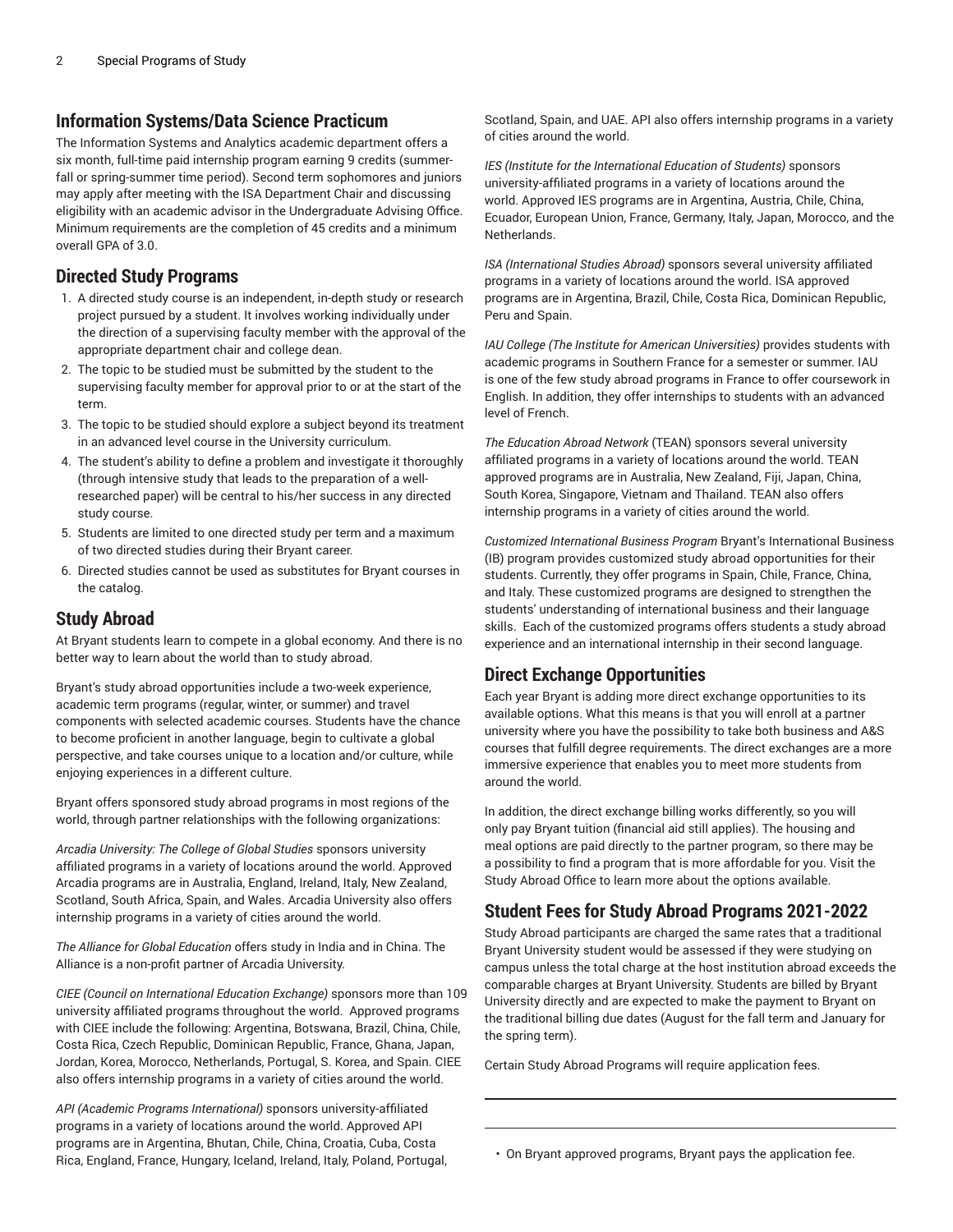#### Deposit Fees:

• Upon acceptance, the confirmation deposit will be paid directly by Bryant University

#### Security/Refundable Deposits:

• Students participating in a program through API or The Education Abroad Network (TEAN) will be responsible for their own refundable security deposit. Each provider will directly bill the student for the refundable security deposits, and the student is expected to pay that out of pocket.

Below are the 2021 regular term costs for study abroad participants:

#### Fees

| Item                                                              | Cost                      |
|-------------------------------------------------------------------|---------------------------|
| Tuition                                                           | \$23,442.50               |
| Room*                                                             | \$4,890.50 - \$6,390.50** |
| Meal Plan*                                                        | \$2,846.50 - \$3,373.50   |
| <b>Study Abroad Fee</b>                                           | \$500.00                  |
| Additional Expenses (not charged<br>by Bryant)                    | $$4.000 - $6.000+$        |
| *Varies based on program location                                 |                           |
| **The University will pay up to<br>\$6,265.00 in housing costs to |                           |

the host institution. If a student chooses a housing option that exceeds that cost, the student will be billed and is responsible for paying the difference.

## **Tuition**

The tuition rate is the cost of a traditional regular term of study at Bryant University. Tuition may vary depending upon student's catalog year and financial aid package.

#### **Room**

The room rate is dependent upon the type of housing that a study abroad participant receives. If the participant is housed in a room that is typical of the Bryant University on-campus dorm-style living, the fee is \$4,890.50 (double). However, in certain circumstances, participants are given the option to live alone and are housed in a facility that is typical of the Bryant University on-campus townhouse-style living and those students are charged at the higher rate of \$5,949.00 (double) or \$6,390.50 **(**single). Also, certain programs offer housing (on and off campus) that is not comparable to on-campus living at Bryant. In these situations, Bryant or the host institution may assess a surcharge to cover additional services that are offered with the housing (i.e. telephone, internet, bed linens, cleaning services, upgraded housing, etc.). Please be advised that the surcharge will be added to your Bryant University tuition bill. These surcharges will not be on your initial bill since the host institution does not notify Bryant University until after the term has begun. You will be notified via your Bryant University email address that an updated Electronic Bill (E-Bill) is ready for viewing.

#### **Meal Plan**

Depending on the program, a student may receive meals (e.g. homestay accommodation), have the option to purchase meals on their own (i.e. self-catered), or participate in a meal program at the university they are attending abroad. If they participate in the meal program abroad,

or are receiving meals through their housing option, a fee of \$2,846.50- \$3,373.50 will be assessed to their Bryant University account, depending on the number of meals they are receiving abroad. Since the meal plan is optional in some locations, and is not typical at most institutions, additional fees do not apply to every student. Meal plan charges will not be on your initial billing statement. If Bryant is notified by the host institution of meal plan enrollment and/or additional fees, you will be notified via your Bryant University email address that an updated Electronic Bill (E-Bill) is ready for viewing.

## **Host Family Accommodations**

Bryant students are billed at the Bryant University on-campus residence hall style-living for host family accommodations \$4,890.50 (double). A student will be assessed a meal plan fee of \$2,846.50- \$3,373.50 to their Bryant University account if they are receiving 1-3 meals per day in their home-stay accommodations. Meal plan charges will not be on your initial billing statement. If Bryant is notified that your home-stay includes 1-3 meals per day, then you will be notified via your Bryant University email address that an updated Electronic Bill (E-Bill) is ready for viewing.

#### **Additional Expenses**

Additional fees are any supplemental costs of the program and are billed directly by the third party provider or paid directly by the student. The amounts listed are estimates based upon amounts experienced by past participants. The actual costs may vary. Such expenses may include, but are not limited to, R/T airfare, VISA processing fee, health insurance fee, cell phones, health club memberships, cleaning fee, bed-linen fee, etc.

#### **Withdrawal Policy**

Bryant University disburses money to the study abroad providers when a student commits to the program and before the program abroad commences. There is a threshold date after which no funds are returned to the University for a withdrawal, which is why you are responsible for reviewing the program provider's refund policies. If a student decides to withdraw from the program abroad, after they have committed to the program, the student is responsible for any non-refundable costs from the program provider. Furthermore, if a student leaves a program, whether voluntarily or not, he/she should not expect refunds for any unrecoverable costs; leaving a program may include, but is not limited to, these reasons: academic dismissal, student conduct violations, civil unrest, epidemics/ pandemics, and natural disasters.

#### **Study Abroad Surcharge**

If the total charge at the host institution abroad exceeds the comparable charges at Bryant University, a surcharge will be assessed to the student's account in the amount equal to the difference between the two costs.

All study abroad billing inquiries should be addressed to the Bryant University Bursar's Office at (401) 232-6030. Please Note: Students will initially be billed the Bryant University rates. Once Bryant University is billed by the host institution, any appropriate adjustments are made to the student's account and the student will be notified via Bryant University email address that an updated Electronic Bill (E-Bill) is ready for viewing.

## **Coursework and Credit**

• Written pre-approval (course contract) from a Bryant University Undergraduate Advisor is required for coursework taken at the Host Institution, if transfer credit or Financial Aid is to be awarded.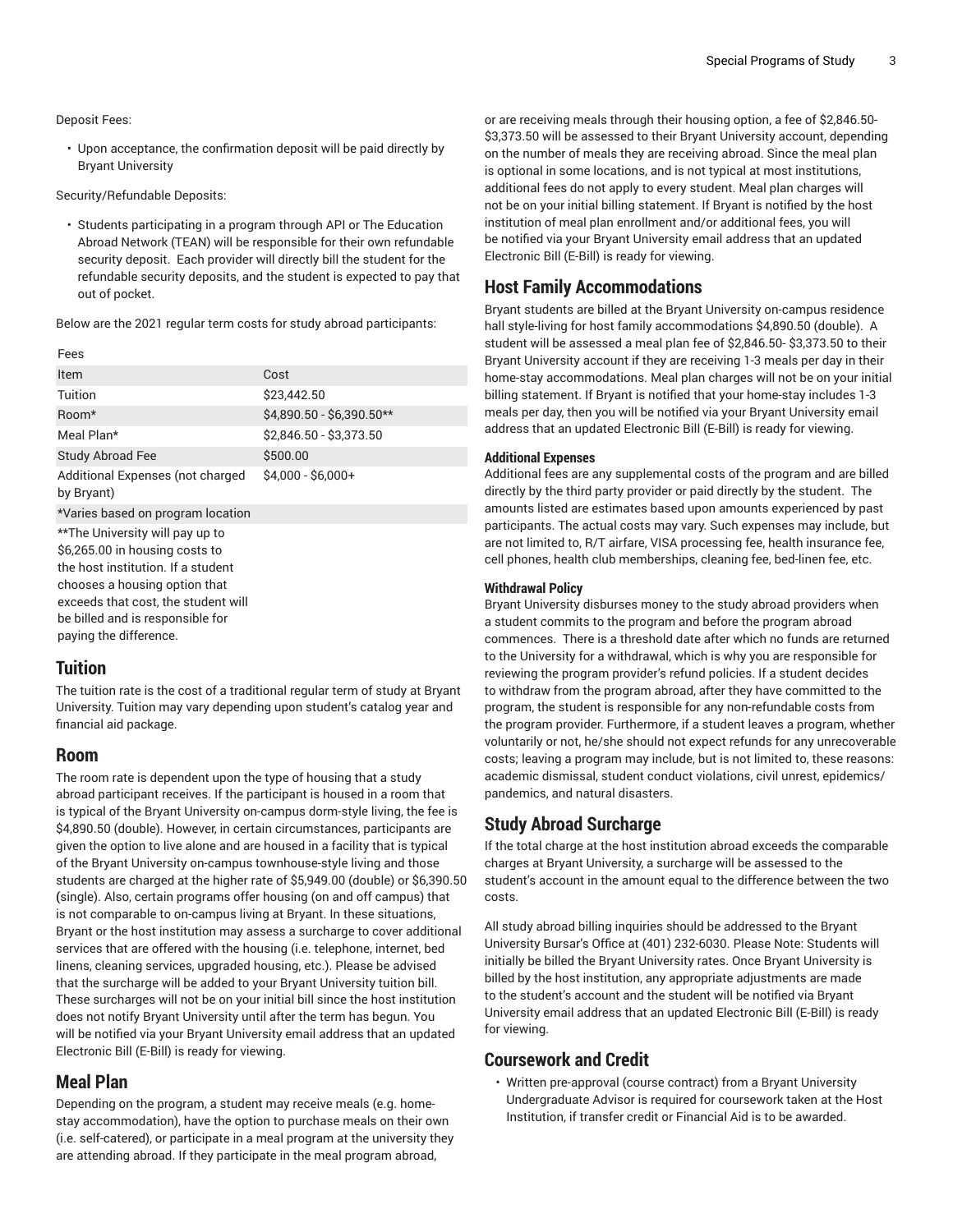- For students on Financial Aid, written pre-approval for all coursework to be taken at the Host Institution is required by a Bryant University Financial Aid Officer.
- A "C" grade or better (or the equivalent of "C" grade or better as determined by a Bryant University Study Abroad official) is required if transfer credit is to be awarded.
- Grades earned at the Host Institution appear on the Bryant University transcript with no quality points. Grades are not calculated in the Bryant University GPA. Course credits are added to the total credits earned.

# **Study Abroad Eligibility**

- Bryant students must have a minimum cumulative GPA of 3.0 at the time of application and must maintain it during the term prior to studying abroad. Students who fall below a cumulative 3.0 GPA are no longer permitted to study abroad and must withdraw from the program.
- Good standing at Bryant University is a requirement for participation in all Study Abroad programs.
- Students are responsible for meeting all deadlines as posted by Bryant University and the Host Institution.
- Financial obligations must be fulfilled.
- Transfer students must complete one full regular term of study at Bryant University to establish a GPA prior to applying for a study abroad semester program. Transfer students are eligible to apply for the SIE program during their first academic year at Bryant University.

# **Sophomore International Experience (SIE)**

Bryant offers the Sophomore International Experience. Students have the opportunity to earn three academic credits spending 9 to 12 days overseas and learning about other cultures and how businesses operate globally. The Sophomore International Experience is offered during the winter and summer breaks. Costs, fees, and eligibility for these programs differ from other study abroad programs. Details about this program can also be viewed at [www.bryant.edu/international/study-abroad.](https://www.bryant.edu/international/study-abroad/)

# **SIE Eligibility**

- Student must be going into their sophomore year at Bryant OR have at least one's semester's worth of a Bryant GPA, if they transferred in the previous academic year;
- Students must have a minimum of a 2.0 cumulative GPA at time of application;
- Good academic, financial, and judicial standing at Bryant University is a requirement for participation in all SIE programs.

# **SIE Payments**

Bryant does not bill for the SIE programs; students must make deposits for this program through the Student Account Center. Students can access the payment dates on the Study Abroad website located in the Bryant portal. Questions regarding payments should be addressed to the Bryant University Bursar's Office at (401) 232-6030.

# **SIE Refund & Cancellation Policy**

The \$500.00 application deposit is non-refundable unless the University is unable to place the student in an SIE program or if s/he withdraws before s/he has been formally accepted to the program. In addition, depending on when the date of withdrawal from an SIE, a student may still be responsible for the full amount of the SIE program costs. Therefore, students should be certain that they intend to participate in the SIE when they apply. Part of the SIE application process includes

information regarding the withdrawal/cancellation policy that must be accepted in order to apply.

# **The Honors Program**

The nationally distinguished *Bryant University Honors Program* offers its students a personalized, distinctive path, with the objective of enriching their academic, social, cultural, and professional experiences.

Academically driven students with a proven record of achievement are invited to join the program. These exceptional individuals, coupled with dedicated faculty, comprise a community of scholars who are committed to pursuing academic excellence in a mentor-driven environment. In addition to a focus on academic excellence, the four-year program also cultivates a sense of civic responsibility and hones key leadership skills. Through a commitment to scholarship, service, success, and selfawareness, the program creates an environment that sparks students' curiosity – and enhances both your personal life and professional future.

A large number of courses have been designed specifically for The Honors Program. While some of the Honors courses are adapted from standard courses and others are developed around unique topics, *all* are enhanced by rigor, research, and intellectual discourse extending beyond the typical coursework. These honors-designated courses are intentionally smaller in class size to afford students opportunities to interact with peers and professors. Successful completion of seven Honors courses and an Honors Thesis culminates in the student being recognized as an Honors Program graduate, a distinction noted on the student Bryant University diploma *and* official academic transcript.

As a member of the Bryant Honors Program, you will also have the opportunity to build relationships with upper-class honors students and faculty members, explore other countries, earn Honors credits, and foster global citizenry through opportunities such as the Honors Sophomore International Experience and semester-long study abroad programs, serve on the Student Honors Council, register early for classes, hear from and interact with a diverse range of nationally recognized speakers, and participate in the Honors Senior Trip.

## **ELIGIBILITY**

Generally, students are invited to the program when they are accepted to Bryant. The invitation is based on academic achievement and leadership.

Incoming students who were not initially invited to join the Honors Program upon the admission offer to Bryant can also petition to join the Honors Program before starting their studies. The petition must be submitted to Marcia Beaulieu, the Honors Program Coordinator, at [mbeauli@bryant](mailto:mbeauli@bryant.edu) [\(mbeauli@bryant.edu](mbeauli@bryant.edu)).edu and include the following:

- 1. a cover letter explaining why you want to join the program
- 2. your resume
- 3. your high school transcript
- 4. a writing sample
- 5. two high school faculty references. Applications must be received at least 45 days before the start of the academic year at Bryant University.

Bryant students who have completed at least one semester of coursework can petition to join the Honors Program. A petition must be submitted to Marcia Beaulieu, the Honors Program Coordinator, at [mbeauli@bryant.edu](mailto:mbeauli@bryant.edu) and should include the following: